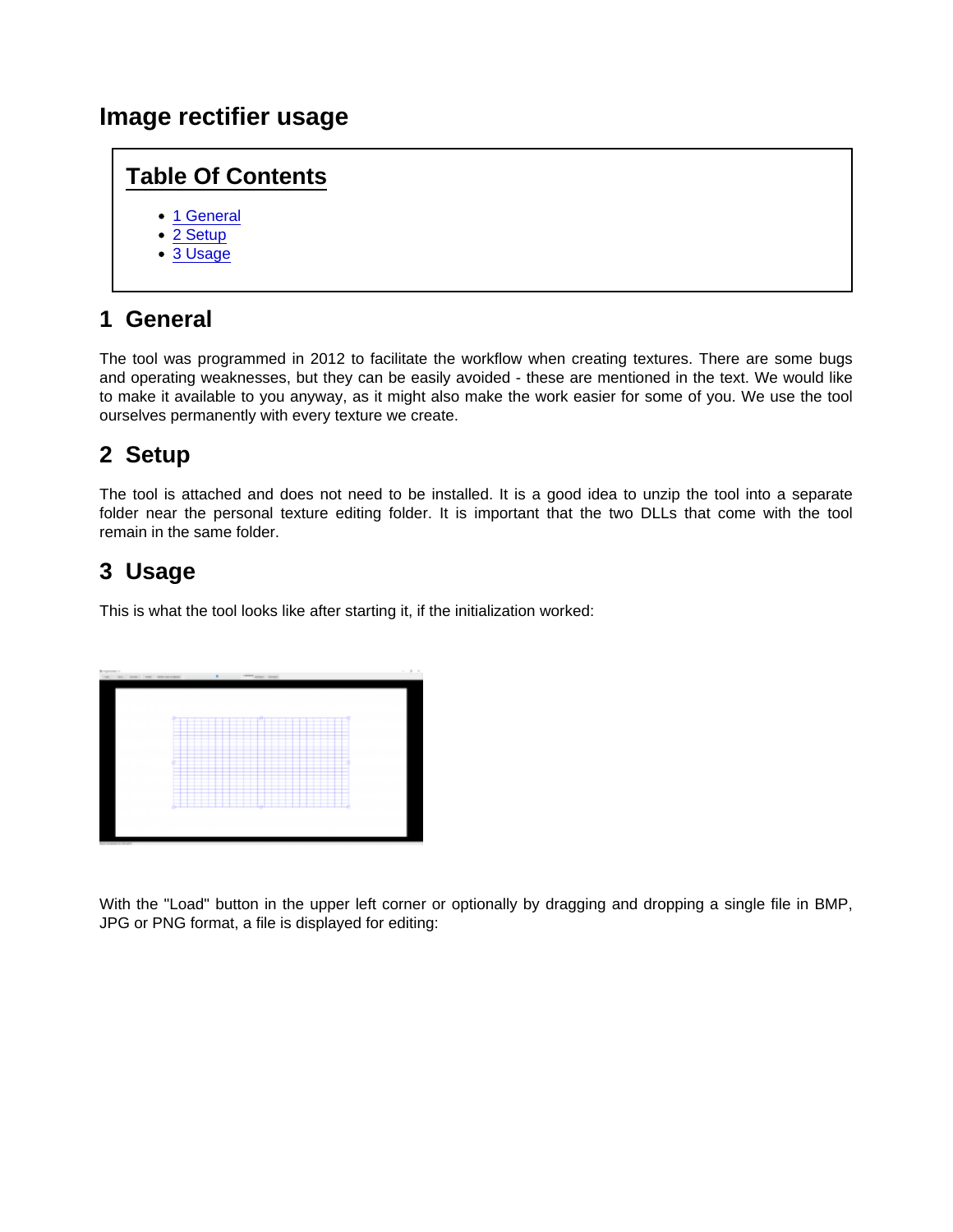Then the four circles in the corners of the blue grid are drawn to the corner of the - in this case - house texture. Holding the Shift key supports fine motor skills.

If the house front is also bent due to a wide-angle lens, the additional four circles in the middle of the sides of the grid are drawn a little bit outwards or inwards. In the example this is not necessary.

If the front is taken from a very large angle and thus is very slanted, the center of the grid must be moved with the slider at the center top - in such a way that the centers of the sides of the grid are then on the actual center of the house front. This is also not necessary in the example.

Once everything is set, the preview can be used. To do this, press the "Render" button. Attention, the preview is distorted because it simply fills the image. The result is not distorted! As soon as the mouse is moved again, the preview is finished and the file can be edited further. Even in this state, the preview is sufficient to detect missing fine adjustment, because what is cut off or not straightened or now bent can be detected even in the distorted state.